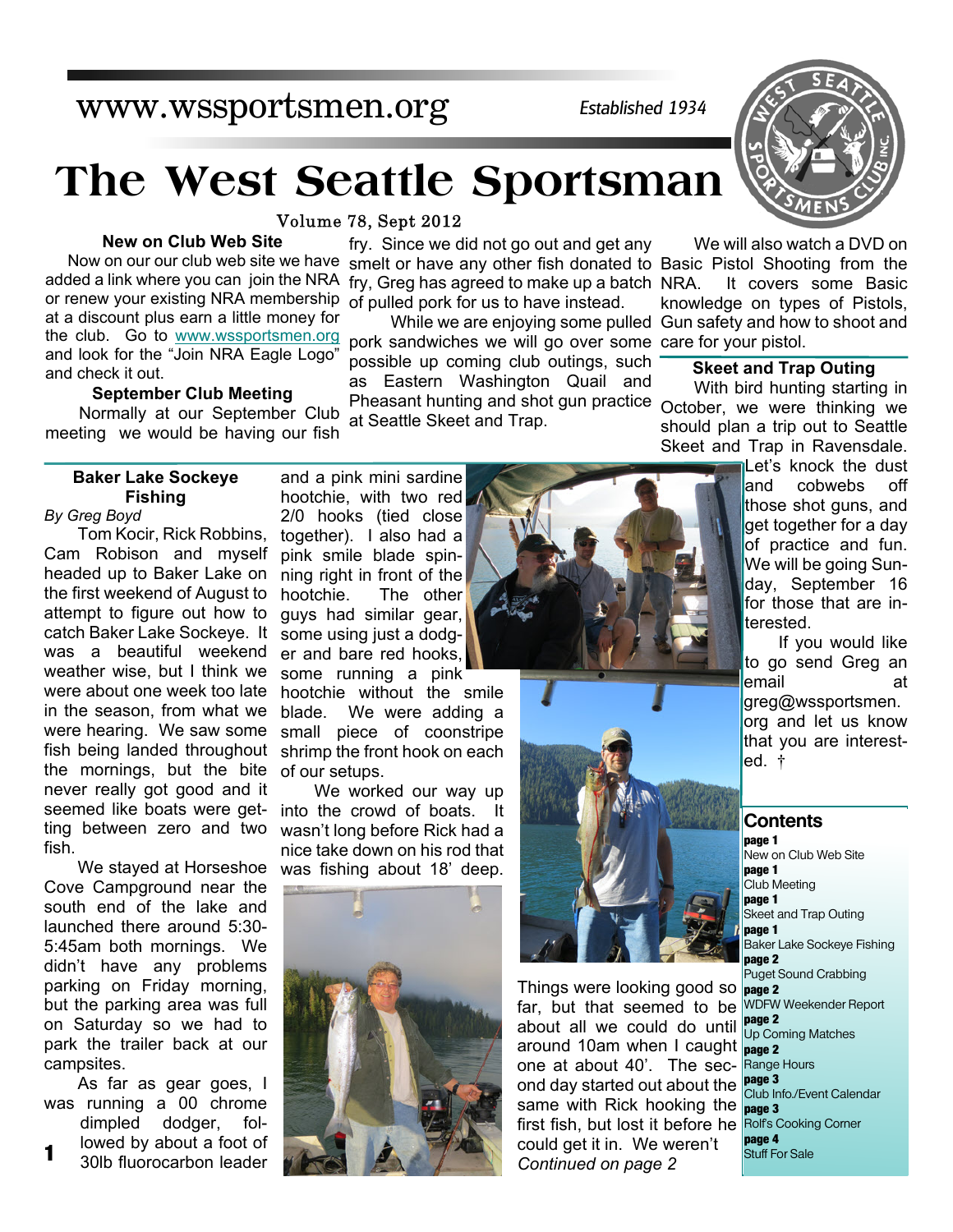## *Baker Lake from page 1*

able to put any fish in the boat that Wildlife (WDFW) by Oct. 1. day.

At the end of the second day I talked with someone and it sounded like the best place to fish is in a hole, just south of where Noisy Creek dumps into the lake. I think we were fishing a little too far south.

We sacrificed Rick's salmon to the barbeque for dinner the first night. Nothing better than fresh caught sockeye. But then Tom and Rick outdid themselves cooking up a great beef stew in the dutch oven and grilled up some steaks and pork chops to go along with it.

We all agreed that it was a great trip. We didn't get skunked, amazing weather, great food and really good company. I'm looking forward to trying it again next year, armed with a little more knowledge of the lake.

## **Puget Sound Crabbing**

Most of Puget Sound closing to crabbing; summer catch reports due by Oct. 1

OLYMPIA - Most areas of Puget Sound will close to recreational crab fishing at sunset on Labor Day, with summer catch reports due by Oct. 1.

The only two areas of the Sound that will remain open to crab fishing after Labor Day are marine areas 7-North and 7-South near the San Juan Islands. Sport fishers who crab in those two areas after Sept. 3 must record their catch on winter catch record cards.

All sport fishers licensed to fish for Dungeness crab anywhere in Puget Sound are required to submit summer catch reports to the Washington Department of Fish and

"Catch reports play a major role in determining how much crab is still available for harvest during the winter season," said Rich Childers, WDFW's shellfish policy lead. "It's important that we receive reports from everyone licensed to fish for crab in Puget Sound - whether or not they caught crab this year."

Childers said WDFW will announce winter crab seasons for Puget Sound in early October, after completing its assessment of the summer fishery.

Crabbers can submit catch record cards to WDFW by mail at CRC Unit, 600 Capitol Way N., Olympia, WA 98501-1091. They can also report their catch online at http://bit.ly/WkXeA from Sept. 3 through Oct. 1.

Crabbers who fail to file their catch reports on time will face a \$10 fine when they purchase a 2013 Puget Sound crab endorsement.

Sport crabbers who fish for Dungeness crab in any area of Puget Sound after Sept. 3 should record their catches on winter catch record cards, Childers said. Winter cards, which are free to those with crab endorsements, are available at sporting good stores and other license vendors across the state.

For more information about recreational crabbing in Puget Sound, see WDFW's website at http://wdfw.wa.gov/fishing/shellfis h/crab/ †

#### **WDFW WEEKENDER**

The sun is setting earlier and the leaves are beginning to turn color signs of another change of season. Fall is in the air, and hunters are heading out for the first major hunting seasons of the year.

Archery hunts for deer get under way around the state Sept. 1, when hunting seasons also open for forest grouse, mourning dove and cottontail and snowshoe hare. Other seasons set to open this month include an archery hunt for elk, a black powder hunt for deer, and a turkey hunt in some areas of eastern Washington.

A youth-only hunt for ducks, geese, pheasant and other game birds runs Sept. 22-23 statewide. To participate, hunters must be 15 years old or younger and be accompanied by an adult at least 18 years old who is not hunting.

"We should have plenty of local ducks available in September, followed by a record number of birds coming down from the north later this year," said Dave Ware, statewide game manager for the Washington Department of Fish and Wildlife (WDFW). "The past mild winter and wet spring also bode well for deer and elk."

But with wildfires burning in several parts of the state, Ware cautions hunters to be especially careful to avoid any action that might spark a blaze. Updates on fire conditions are available on the Washington Department of Natural Resources' website at http://www.dnr.wa.gov/Pages/default. aspx .

*Continued page 4*

## **Up coming Small bore & Air Matches**

**Dates** Place Match Name **Point of Contact** 

Sept 8-9 Tacoma State Conventional Prone C'ship Crossman Sept 22-23 Tacoma Schutzenfest/Outdoor Int'l C'ship Crossman Nov 3-4 Olympia State Indoor Int'l 3-P C'ship Crossman Nov 17 Puyallup JORC (West) Shellenberger Dec 1 Olympia JOARC (West) Crossman

## **Range Hours and Activity**

Monday - Small Bore - 6:00 PM, Tuesday - Rifle League, - 6:00 PM Wednesday - Juniors - Contact Joe Matter joe@vashonjrc.com for Junior information and shooting times. Cost: Adult members \$2.00, non- members \$4.00, Juniors \$2.00.

Volume 78, Sept 2012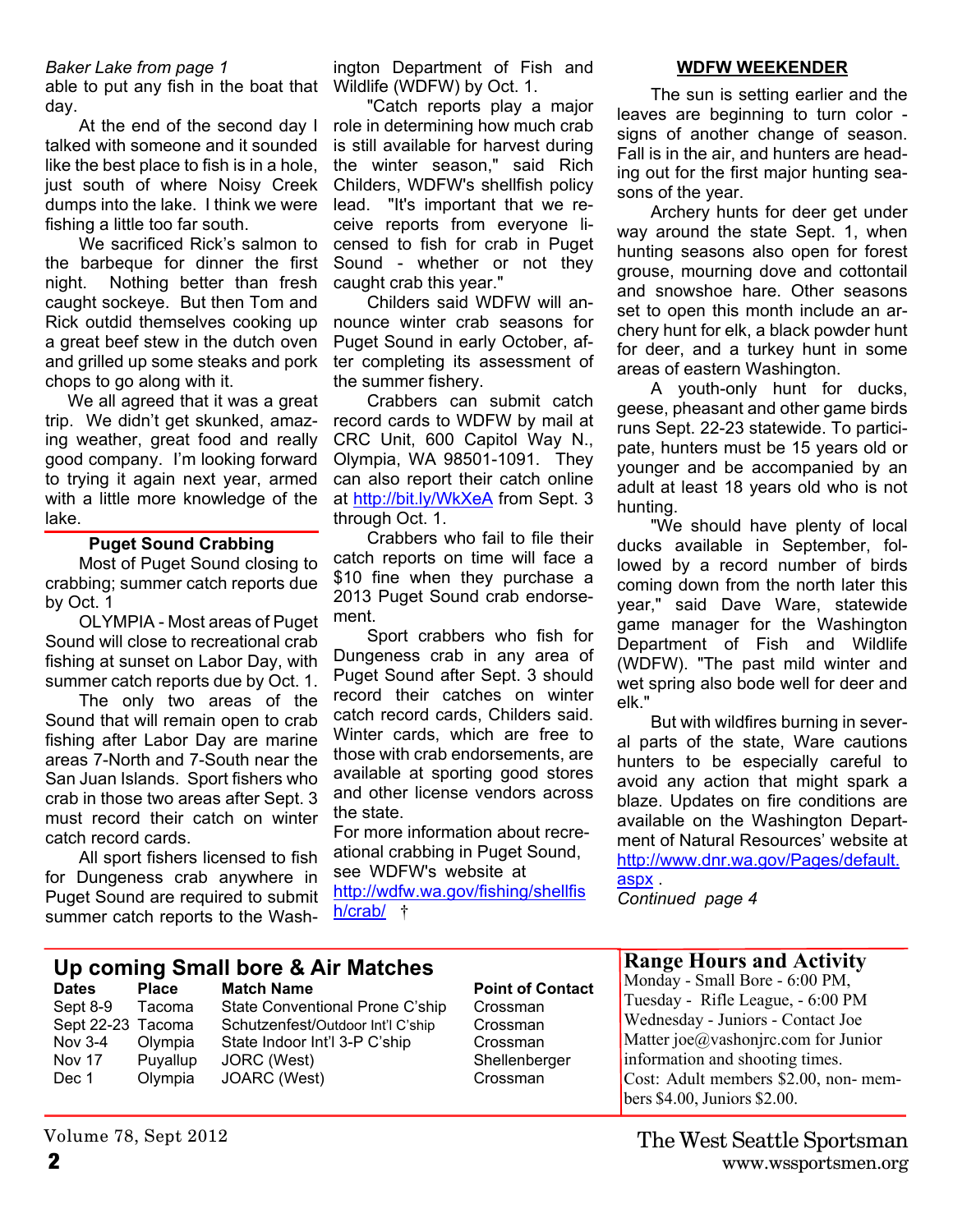## **The West Seattle Sportsmen's Club**

**Sponsors of the Roger Dahl Rifle Training Range**

President – Greg Boyd 206-818-4469 Eric Iwamoto Frank Novito Vice Pres. – Rick Robbins **Richard George** Roz & Jerry Mascio Secretary – Tony Olszewski 425-226-5643 Tom Kocir Treasurer – Cam Robison<br>Rec. Sec. – Brian Dunham

**OFFICERS TRUSTEES LIFE TIME MEMBERS**



Contact us at: info@wssportsmen.org

## Rolf's Cooking Corner

## **Braised Pheasant with Cabbage**

1 Pheasant-quartered 1/4 lb Salt pork 2 slices Fat salt pork Salt & pepper to taste 1 Onion studded with 4 cloves 1 Carrot-diced Parsley sprigs 1 Cup Water 1 Bay leaf 1 Sprig of thyme 2 Cup Hot water 1 Head cabbage, quartered 2 Stalks celery Knockwurst-diced

Simmer salt pork pieces, in water to cover, for a few minutes. In a dutch oven, brown salt pork slices and set aside. Brown until meat is tender. †

the bird, add salt, pepper, onion, bay leaf, thyme, celery, parsley, salt pork, browned pork salt slices and two cups of water. Simmer covered for forty minutes. **Separate** cabbage leaves



with water to cover and simmer for five minutes. Drain and dip into cold water, drain again. To the pheasant, add the cabbage, carrot, knockwurst, one cup of hot water and cook covered for forty five minutes or

## **E v e n t s C a l e n d a r**

Sept 5th - Club Meeting Sept 19th - Board Meeting Oct 3rd - Club Meeting Oct 6th - Quail Hunting Opens Eastern WA Oct 13th - Quail & Pheasant Opens on Yakima Nations Land Oct 20th - Pheasant Hunting Opens Eastern WA Oct 24th - Board Meeting

If you have any ideas for programs to have at the club meetings or any good outing ideas let one of the Officers or Trustees know. You may contact us at: info@wssportsmen.org

| <b>New</b>                                                                                                                                                                                                                                                                                                                                                                                                                                                                                                                                                     |  | <b>MEMBERSHIP APPLICATION</b><br><b>WEST SEATTLE SPORTSMEN'S CLUB</b> | Renewal                                     |  |
|----------------------------------------------------------------------------------------------------------------------------------------------------------------------------------------------------------------------------------------------------------------------------------------------------------------------------------------------------------------------------------------------------------------------------------------------------------------------------------------------------------------------------------------------------------------|--|-----------------------------------------------------------------------|---------------------------------------------|--|
|                                                                                                                                                                                                                                                                                                                                                                                                                                                                                                                                                                |  |                                                                       | Date                                        |  |
| I, propagation and conservation of game birds, game animals, and fish in the State of Washington, do hereby apply<br>for membership in the WEST SEATTLE SPORTSMEN'S CLUB and tender herewith the sum of \$ in<br>payment of one year's dues.<br>"I solemnly swear that I will abide by the Constitution and By-Laws of the West Seattle Sportsmen's Club and<br>help in its up-building and I will not willfully disobey the Game Laws wherever I fish or hunt. I will always be<br>a true sportsman both in the field and to my brother members at all times. |  |                                                                       |                                             |  |
|                                                                                                                                                                                                                                                                                                                                                                                                                                                                                                                                                                |  |                                                                       |                                             |  |
| <b>Street Address</b>                                                                                                                                                                                                                                                                                                                                                                                                                                                                                                                                          |  | receive the Club                                                      | If you would like to<br>newsletter by email |  |
|                                                                                                                                                                                                                                                                                                                                                                                                                                                                                                                                                                |  | check here.                                                           |                                             |  |
| Phone , Email                                                                                                                                                                                                                                                                                                                                                                                                                                                                                                                                                  |  |                                                                       |                                             |  |
| (New Only)                                                                                                                                                                                                                                                                                                                                                                                                                                                                                                                                                     |  |                                                                       |                                             |  |
| The West Seattle Sportsman                                                                                                                                                                                                                                                                                                                                                                                                                                                                                                                                     |  |                                                                       | Volume 78, Sept 2012                        |  |

www.wssportsmen.org **3** The West Seattle Sportsman